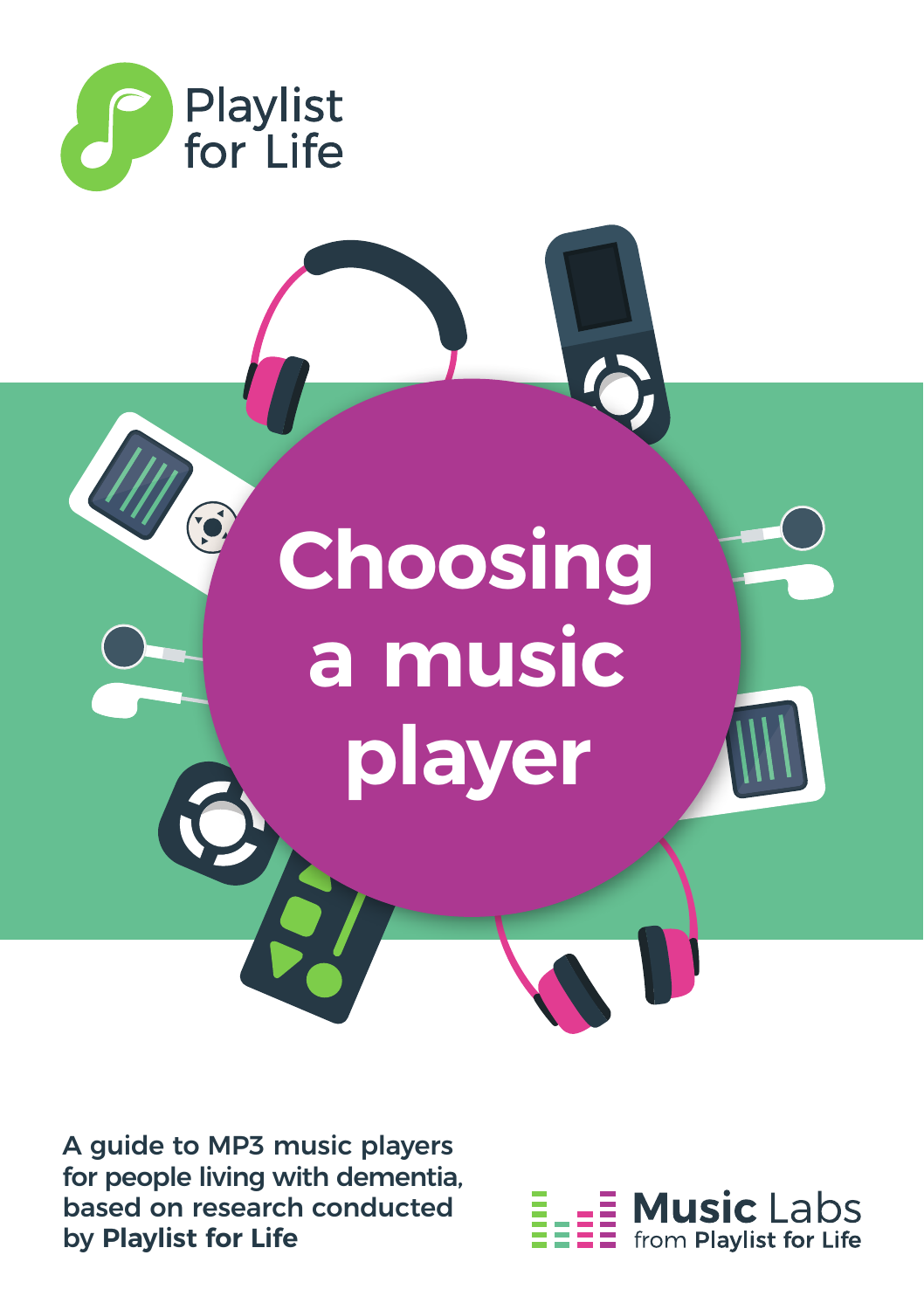## **MP3 music players are great for people with dementia**

**An MP3 player is a small music player that you can carry with you wherever you go. The music is stored on the device and so it is perfect for people who do not have an internet connection.**

**With so many MP3 players available to buy, it can be confusing and overwhelming to select the right player for someone living with dementia, not to mention expensive! Playlist for Life worked with 29 people living with dementia and their family carers to carry out in-depth testing on three commonly available players.**

**Music worked! 90% of people with dementia reacted positively to music**

### **What the testers said**

"

Using the MP3 player completely uplifts her. I use it to get her to walk around the house when she's struggling with her mobility. The music just gets her going.

 $\epsilon$ 

The player literally brought music back into her life!

# C C

I found the music player a really useful tool...he enjoyed his music choice immensely, transporting him back to easier times.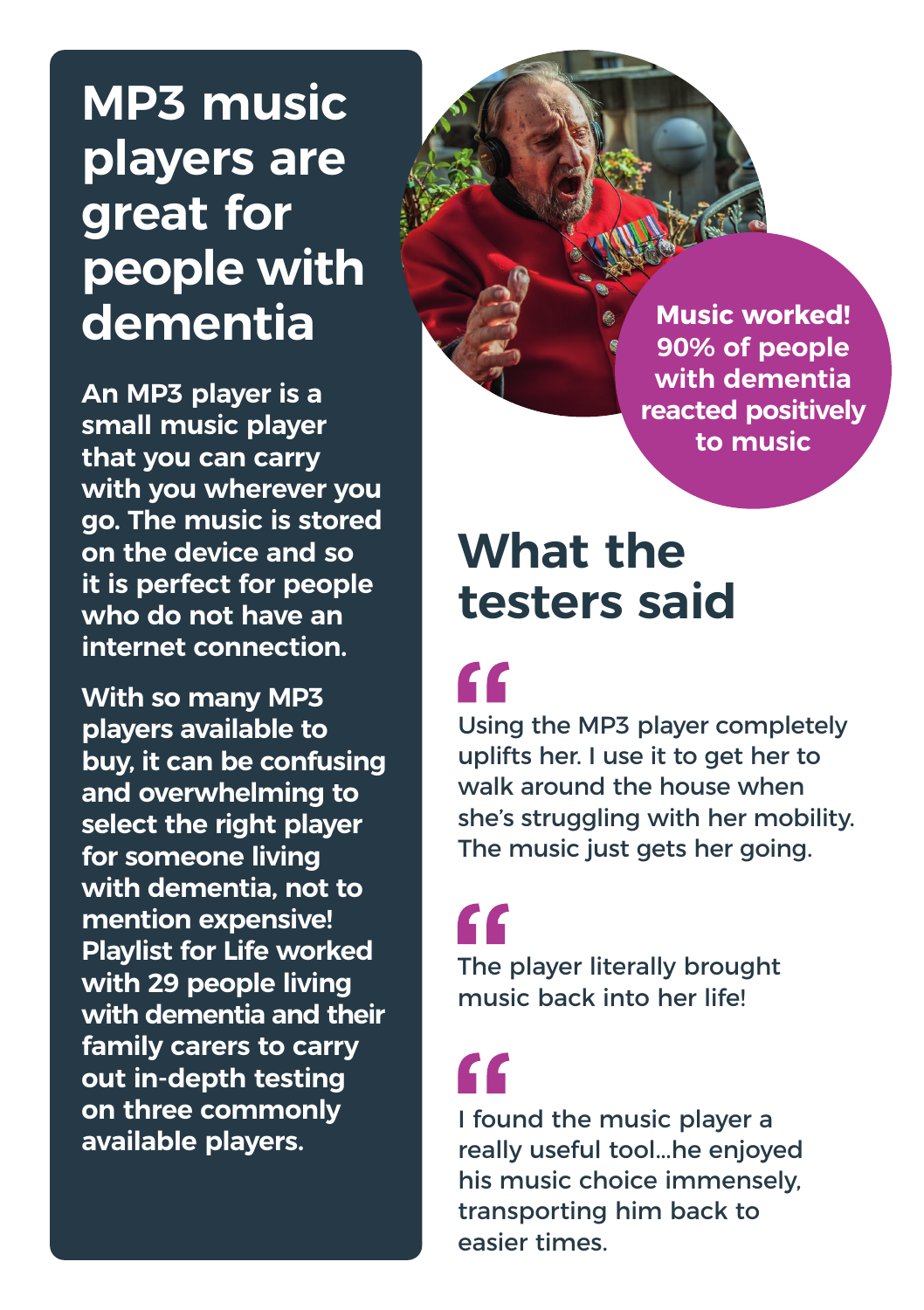## **The MP3 players and feedback**







| <b>Cost</b>            | Under £15*                                                                                 | Under £30*                                                                                     | Under £50*                                                    |
|------------------------|--------------------------------------------------------------------------------------------|------------------------------------------------------------------------------------------------|---------------------------------------------------------------|
| MP3<br>player          | <b>Bush 4GB</b><br><b>MP3 Player</b>                                                       | <b>Bush 8GB</b><br><b>MP3 Player</b><br><b>With Display</b>                                    | <b>Solo USB</b><br><b>Personal Audio</b><br><b>MP3 Player</b> |
| <b>Where</b><br>to buy | <b>Argos</b>                                                                               | <b>Argos</b>                                                                                   | <b>Kings Access</b><br><b>Technology</b>                      |
| <b>The</b><br>pros     | Cheapest<br>option<br>Easy to use                                                          | Has a screen<br>showing the<br>song and<br>artist playing                                      | <b>Designed</b><br>for people<br>with visual<br>impairments   |
| <b>The</b><br>cons     | $\bm{\times}$ The on/off<br>switch was<br>hard to use<br>X Hard to find a<br>specific song | $\times$ The on/off<br>switch was<br>hard to use<br>X Screen<br>navigation can<br>be confusing | X Most expensive<br>MP3 player<br>tested                      |
| <b>The</b>             | 76% of respondents thought the size of the buttons                                         |                                                                                                |                                                               |

**overall feedback**

76% of respondents thought the size of the buttons were 'just right'

70% agreed that the buttons did what they expected

### **Our advice**

The **Bush 4GB MP3 Player** may be best for people whose dementia is more advanced or those who are unconfident with technology

The **Bush 8GB MP3 Player With Display** may be best for people who have previously used an MP3 player or smartphone

The **Solo USB Personal Audio MP3 Player** is good for people with visual impairments